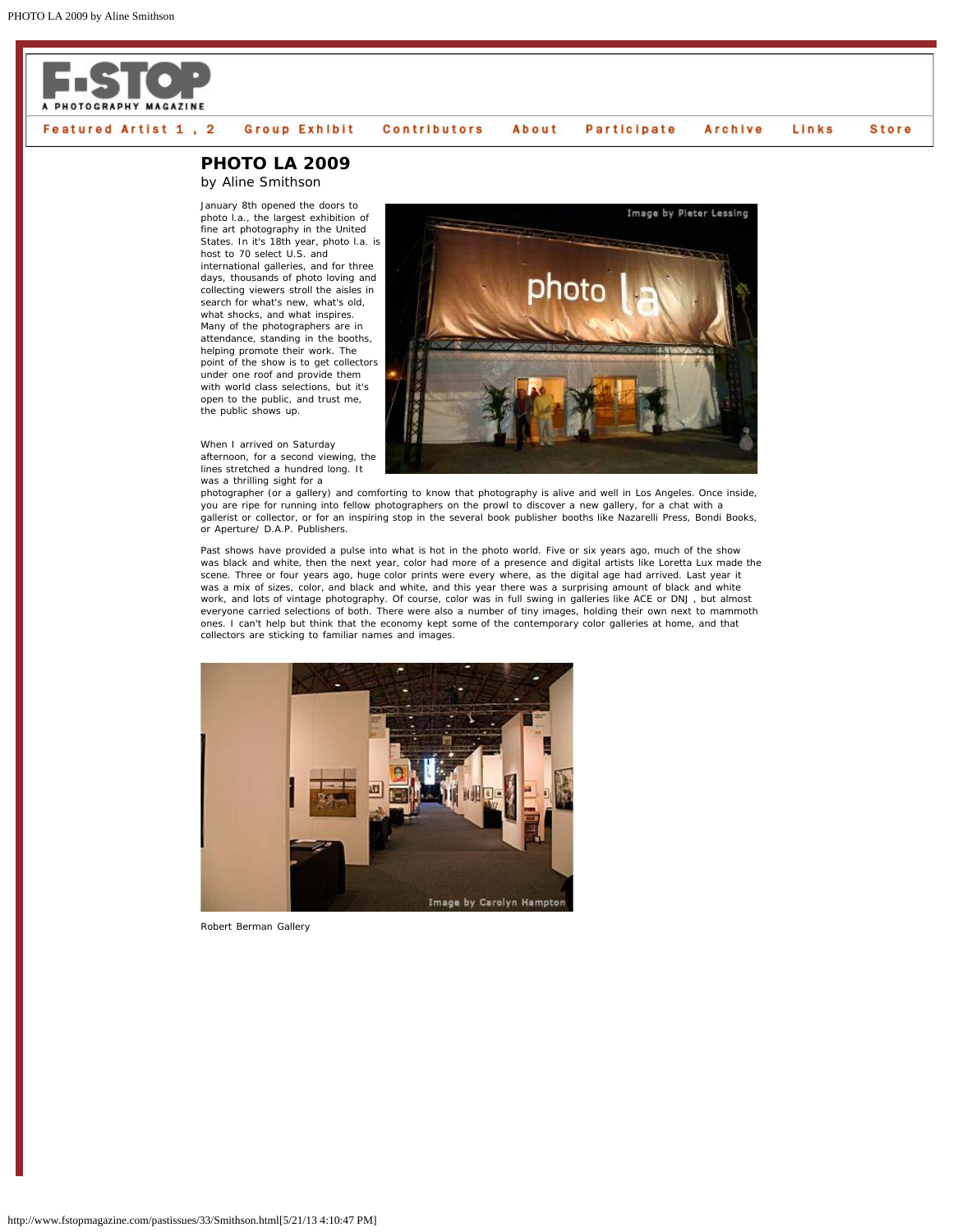



Verve Gallery

Image by Pieter Lessing

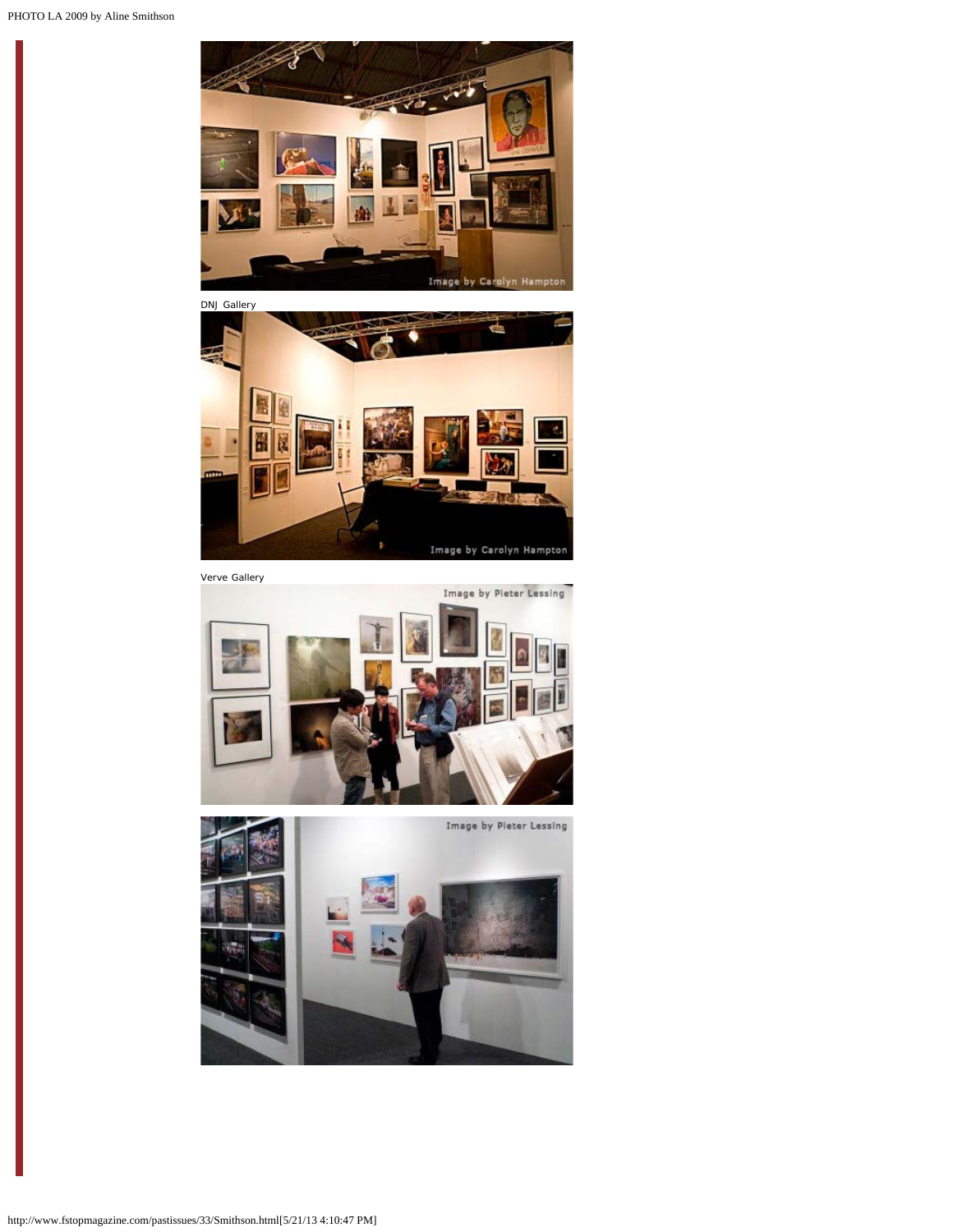

My personal favorite of the show, was this image by Hiroshi Watanabe. He has a new, unpublished series on<br>monkeys and this image pulls at every fiber of my heart strings. This work was featured at the Kevin Longino Fine<br>Ph



Big with Moneky Doll, Suo Sarumawashi

Alex Prager's work, featured at the Berman Gallery, was the signature piece for photo l.a.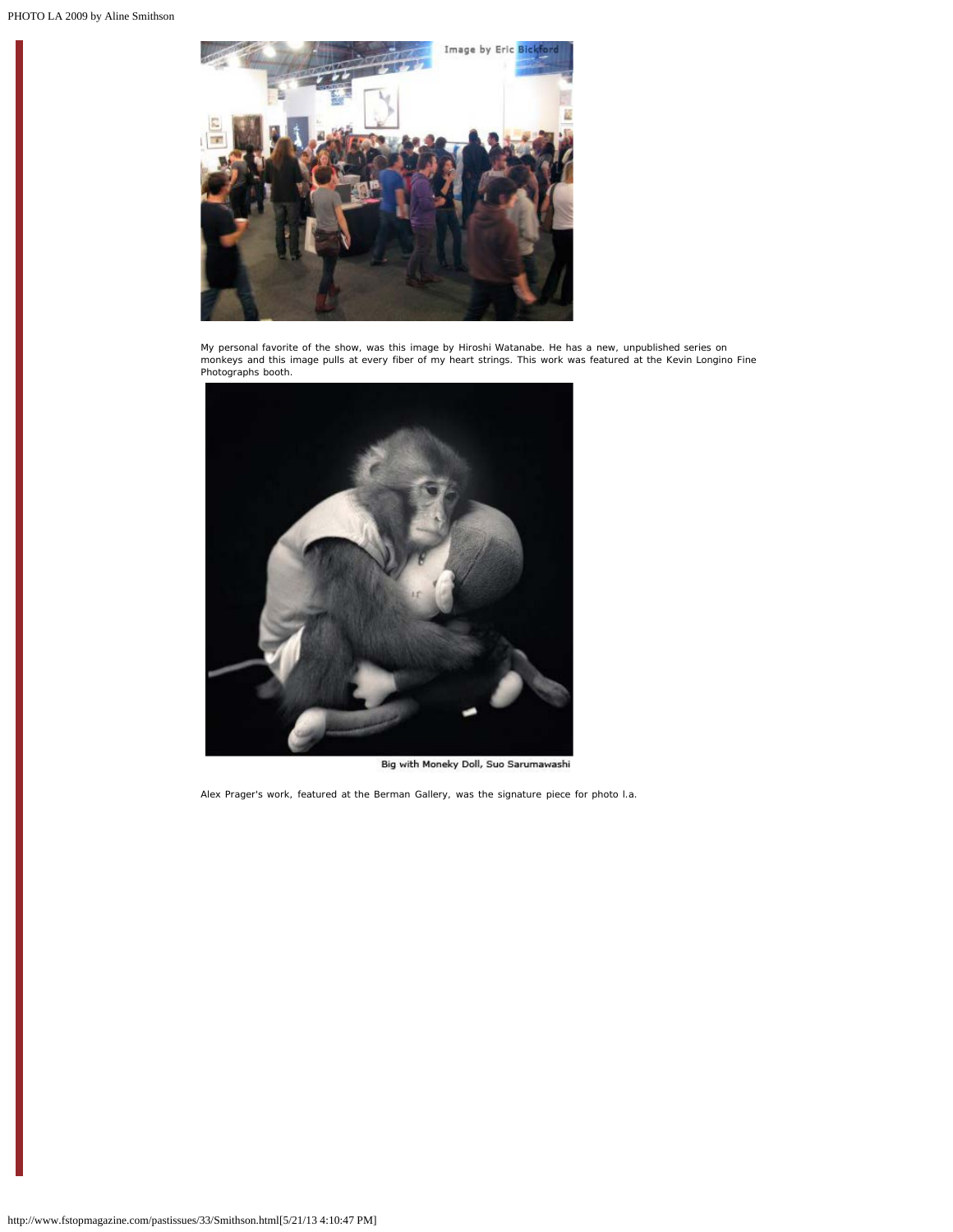

One of the most interesting and compelling groupings of photographs was at the Whitzenhausen Gallery of<br>Amsterdam and New York. All the work was by Hendrk Kerstens, of his daughter wearing headgear that brings a<br>classic ph

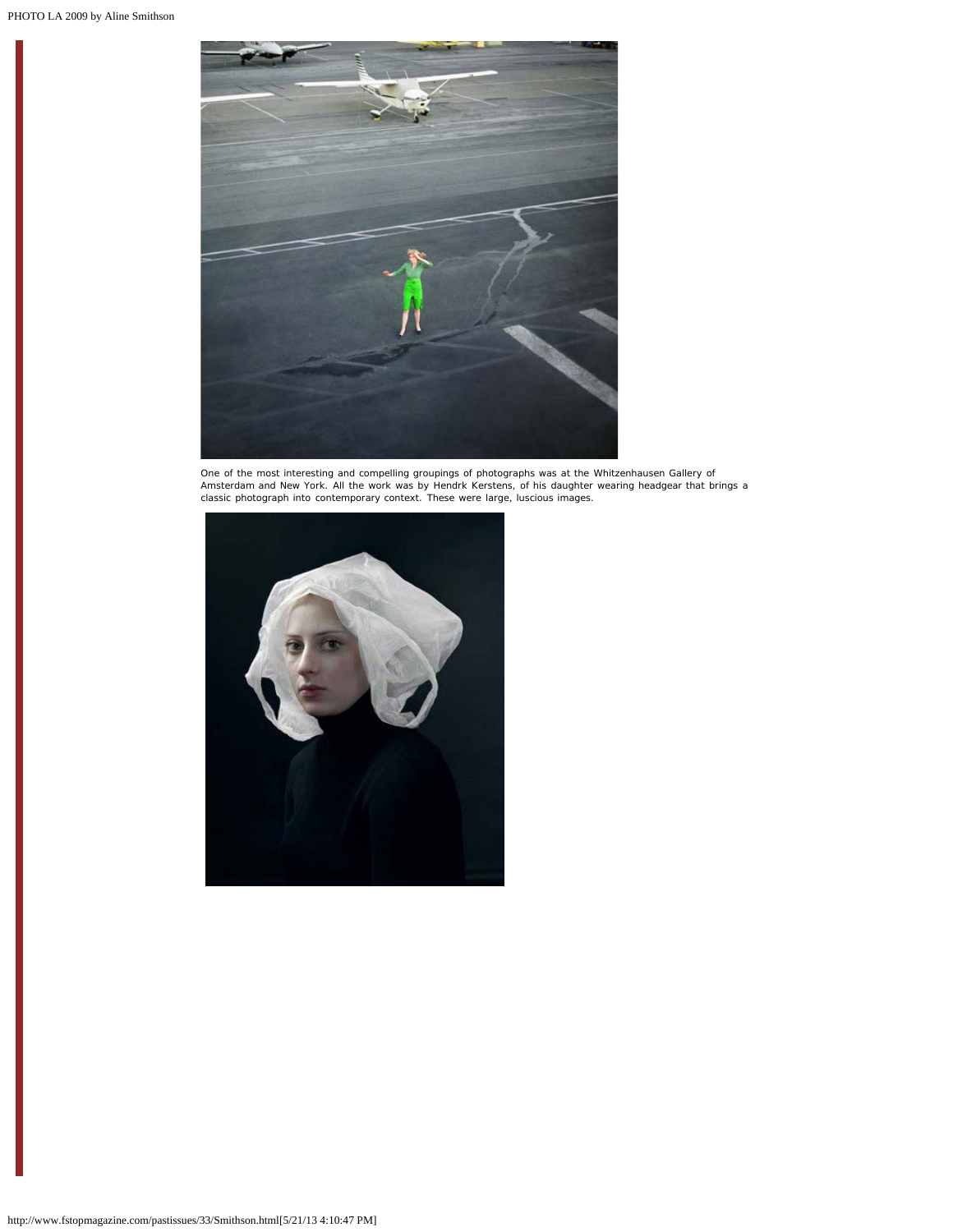

Modernbook Gallery had a booth full of photographers ready to discuss their work, including Charles Grogg who shows wonderful images of plants and flowers, including this perfect Chanel camellia.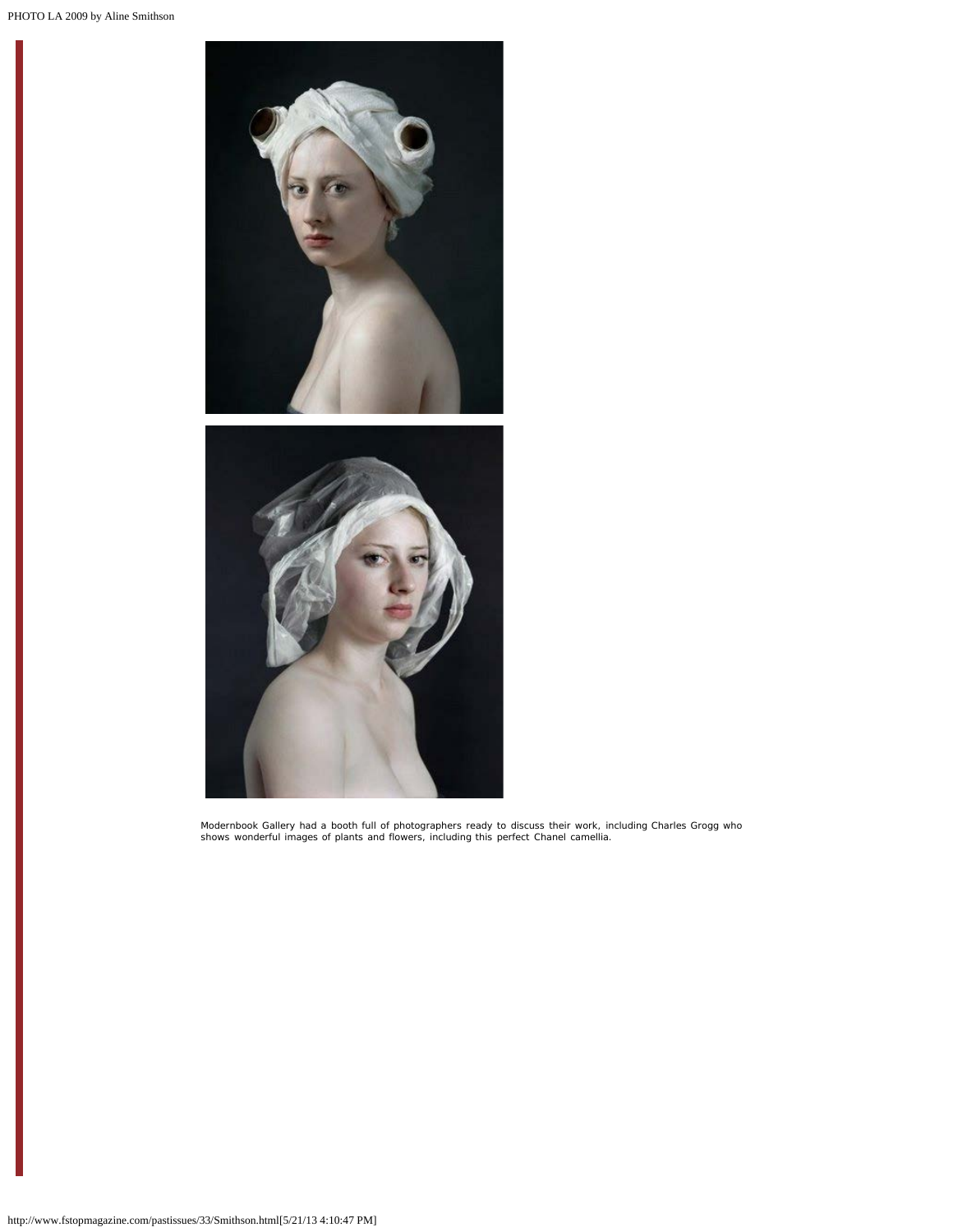

Verve Gallery had an outstanding selection of work, including the piece by Kamil Vojnar. This piece (below) had multiple sales.



Lori Nix's new large scale work from her series,The City, was featured at Clampart Gallery.



Jeff Charbonneau and Eliza French had several magical offerings at the Robert Berman Gallery.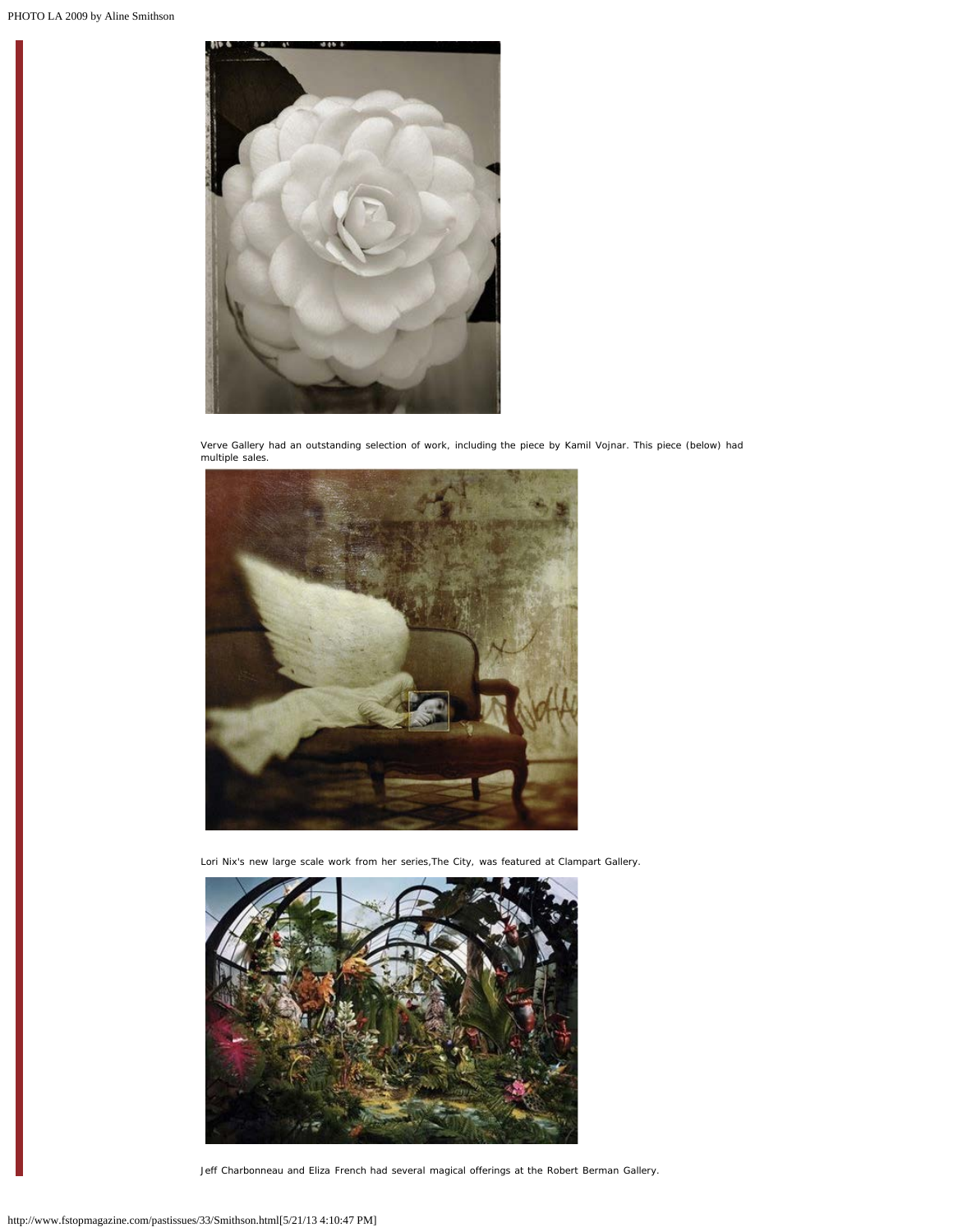

The Robert Tat Gallery of San Francisco was chock-a-block full of wonderful vintage work, including this work by Karl Struss.



It was great to see my friend Susan Burnstine showing her new series, Flight, at three galleries: Kevin Longino, Susan Spiritus, and John Cleary.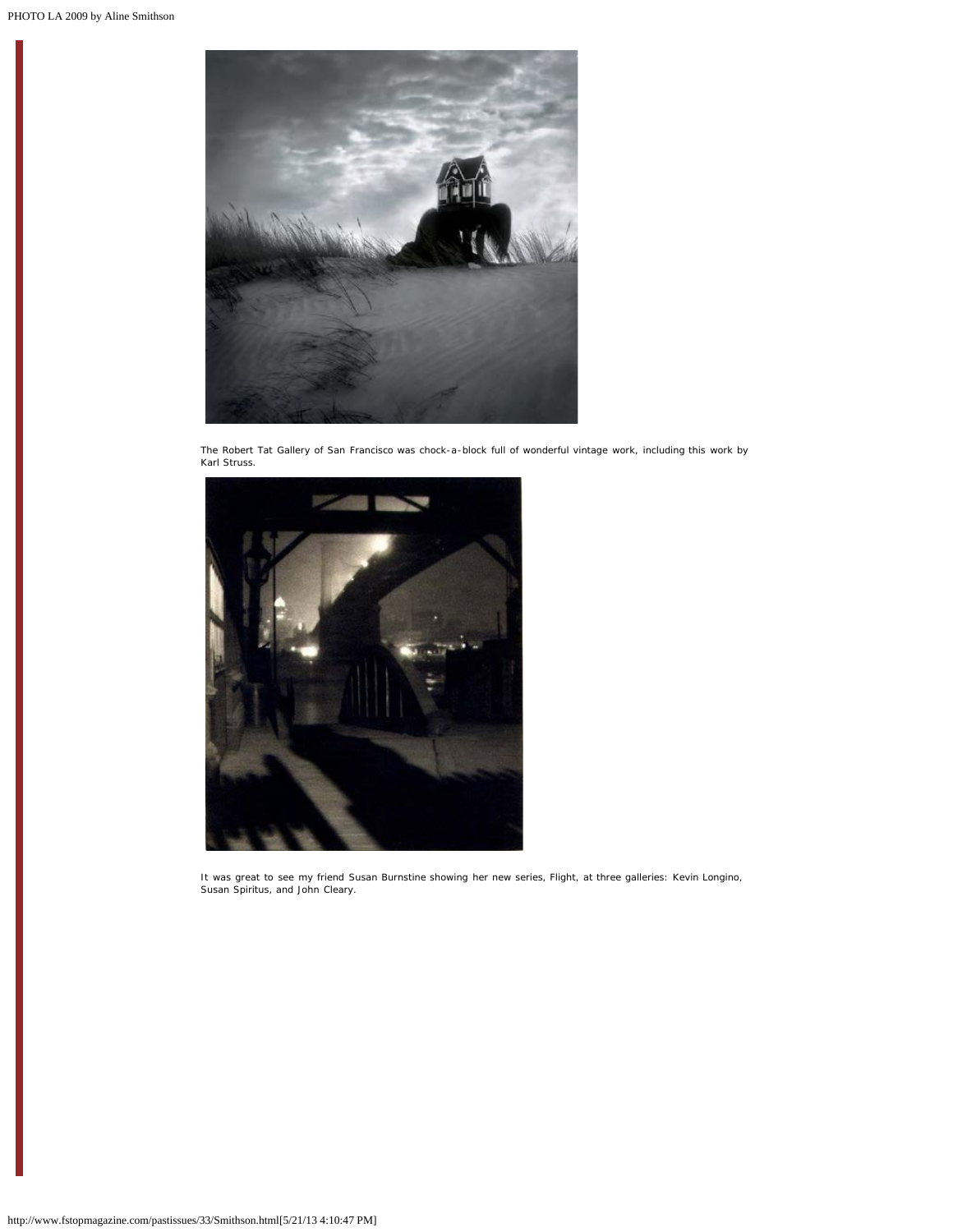

Rob MacInnis's Baryard was series featured at the Katharine Mulherin Contemporary Art Projects from Toronto and his work had the more red dots than I noticed anywhere else.





The Oswald Gallery out of Jackson Hole, Wyoming always has a beautiful presentation of work which included work by Virgillio Ferreira.